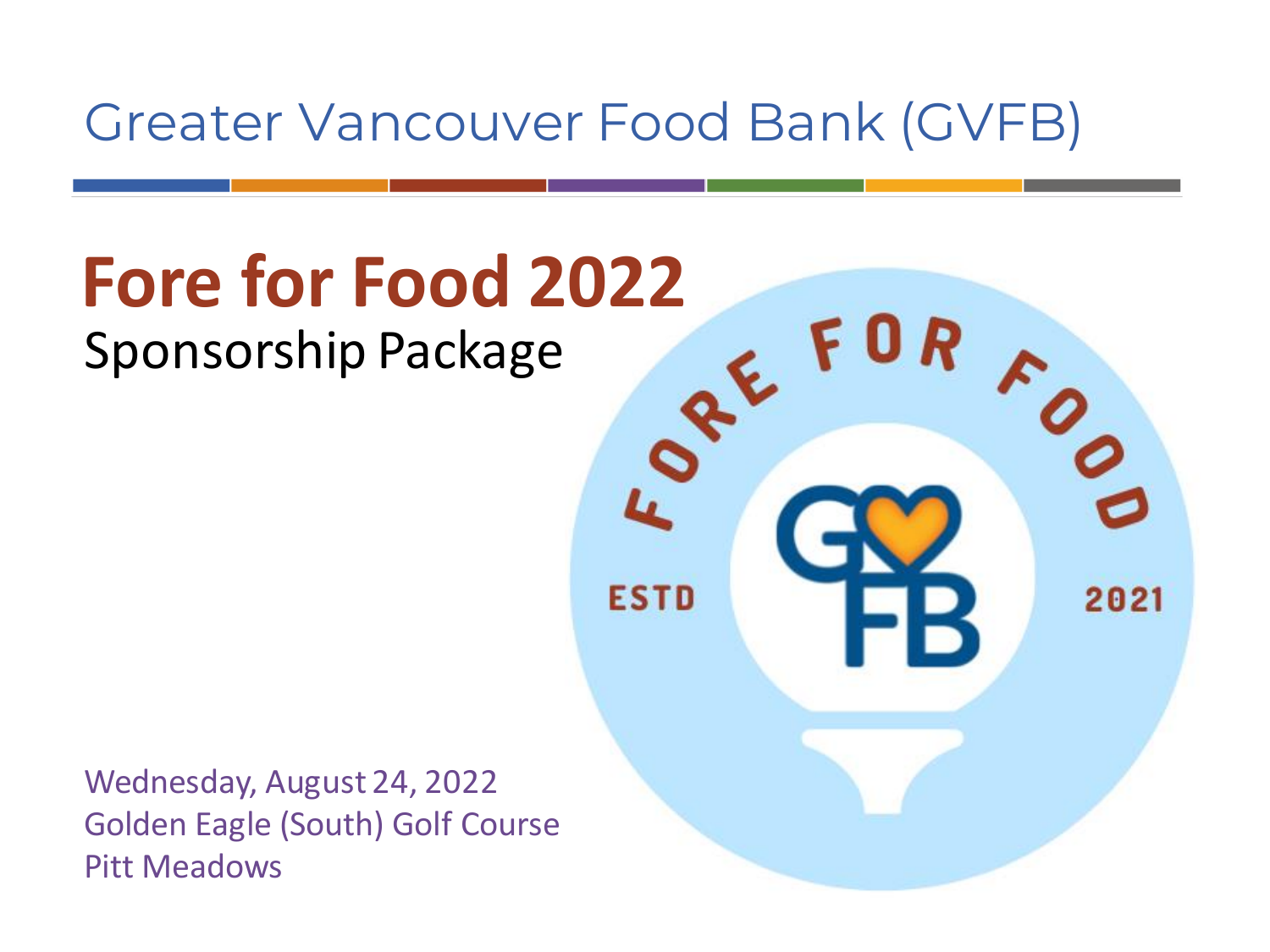



# Providing Healthy Food to Those in Need

In Burnaby, New Westminster, Vancouver and the North Shore

| <b>Four Direct Distribution Locations</b>                                        | <b>Community Agency Program</b>                                                                                          |  |  |  |  |  |
|----------------------------------------------------------------------------------|--------------------------------------------------------------------------------------------------------------------------|--|--|--|--|--|
| 10,000 people each month<br>17% seniors<br>25% children                          | <b>120 Partners</b><br>2,958,007 lbs of food in 2021<br>43% more food than 2020                                          |  |  |  |  |  |
| <b>Increased/Improved Support</b>                                                | <b>Four Specialty Programs</b>                                                                                           |  |  |  |  |  |
| 4,711 new clients in 2021<br>34.6 lbs of food/home/visit<br>More than 50% FRESH! | Baby Steps (0-24 months)<br>Pre Schooler Packs (2-5 years)<br>Grade Schooler Packs (6-12 years)<br>Seniors Program (65+) |  |  |  |  |  |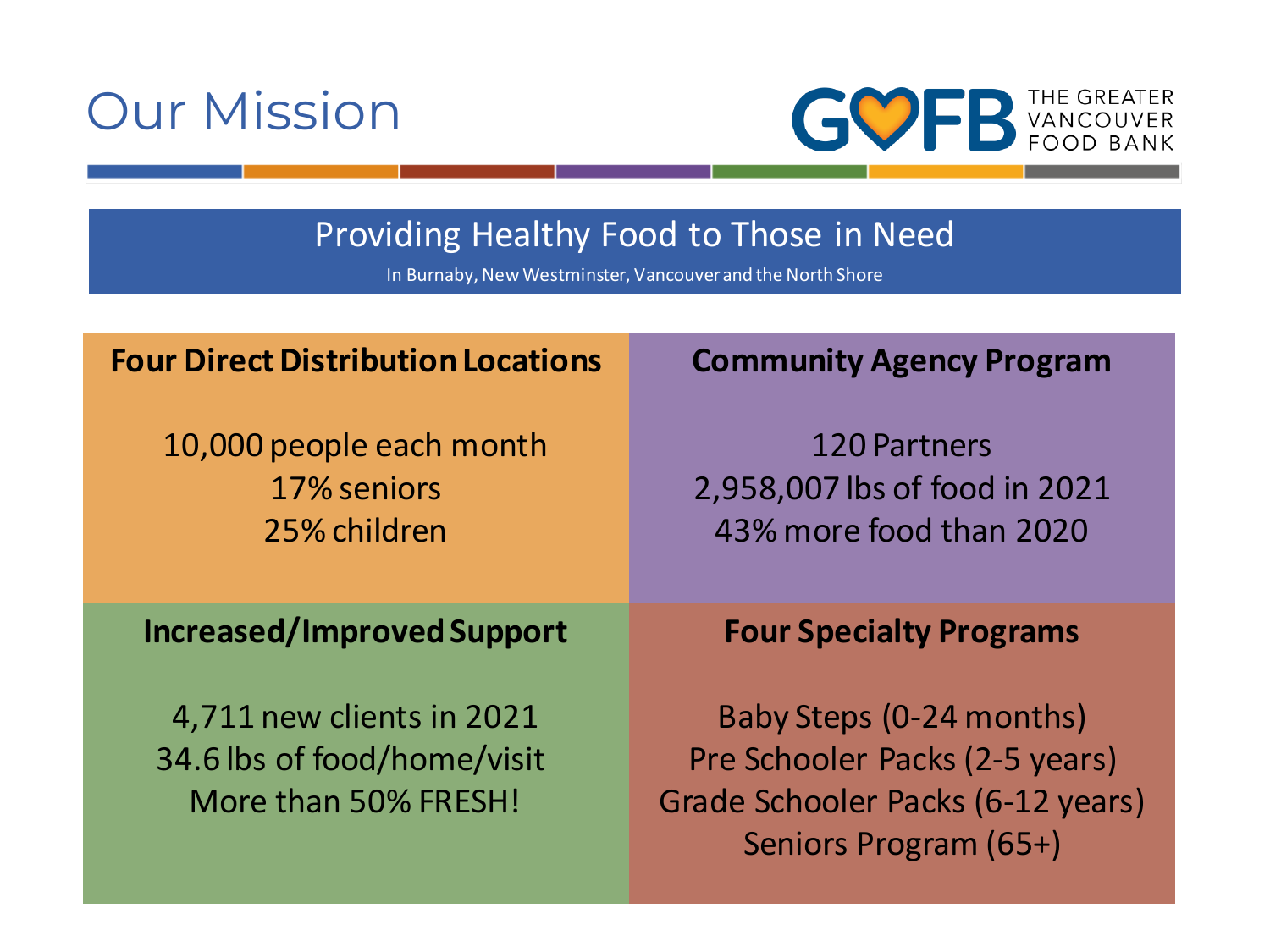



## Fore for Food – A GVFB Golf Tournament

Wednesday, August 24, 2022 Golden Eagle Golf Course – 21770 Ladner Road, Pitt Meadows

### **The day includes:**

- 18 holes of World Class golf with your foursome
- Power Carts
- Tailgate Party pre-golf lunch
- Surf & Turf Dinner post golf
- Access to Silent Auction and all golfer prizes and contests
- Golfer Gifts, Raffle Prizes, 50/50
- Shotgun Start at 1:30pm following Tailgate Party and Mega Putt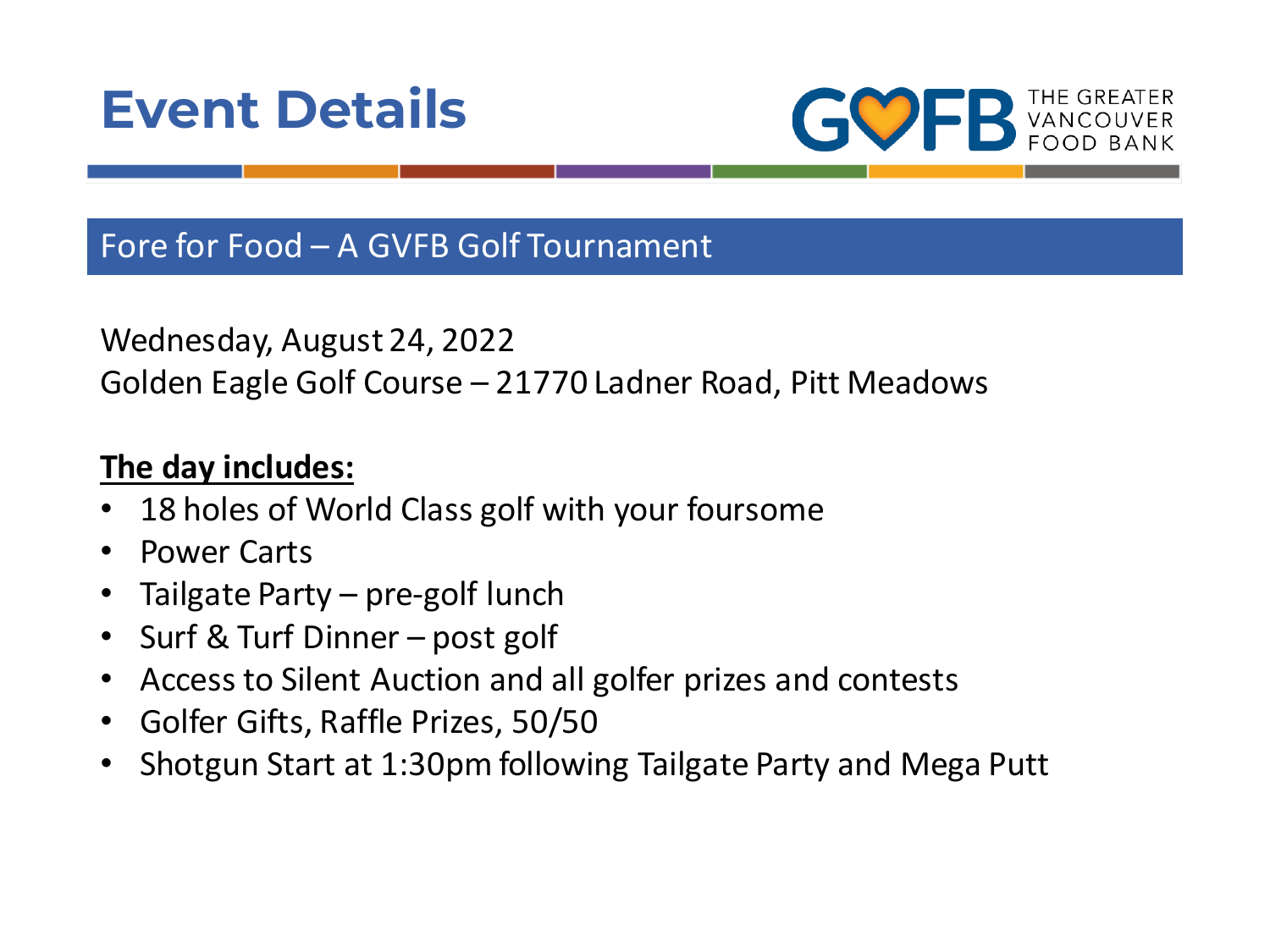

| <b>Sponsorship Level</b>     |  | <b>Cost</b>        | available    | <b>Foursomes</b> | <b>Paid Media</b><br>Inclusion | <b>Hole Activation</b> | Cart Kit/Logo | Green Sign | <b>Dao</b><br>Scorecard | Sign<br>Dining Tent | Sign<br>Tailgate<br>Party |
|------------------------------|--|--------------------|--------------|------------------|--------------------------------|------------------------|---------------|------------|-------------------------|---------------------|---------------------------|
| Presenting                   |  | <b>SOLD20,000</b>  | $\mathbf{1}$ | 3                | Y                              | Y                      | Y             | Y          | Y                       | Y                   | Y                         |
| <b>Dinner</b>                |  | <b>SOLD10,000</b>  | $\mathbf{1}$ | $\overline{2}$   | N                              | $\mathsf{N}$           | N             | N          | N                       | Y                   | $\mathsf{N}$              |
| <b>Tailgate Party</b>        |  | \$5,000            | $\mathbf 1$  | $\mathbf{1}$     | N                              | $\mathsf{N}$           | N             | N          | N                       | N                   | Y                         |
| Cart                         |  | \$5,000            | $\mathbf{1}$ | $\mathbf{1}$     | N                              | $\mathsf{N}$           | Y             | N          | N                       | N                   | $\mathsf{N}$              |
| Scorecard                    |  | <b>SOLD\$5,000</b> | $\mathbf{1}$ | $\mathbf{1}$     | N                              | N                      | N             | N          | Y                       | N                   | N                         |
| Auction                      |  | \$5,000            | $\mathbf{1}$ | $\mathbf{1}$     | $\mathsf{N}$                   | Y                      | N             | N          | N                       | $\mathsf{N}$        | N                         |
| Hole-In-One   ONE SOLD \$500 |  | $\overline{2}$     | $\mathbf{1}$ | N                | Y                              | N                      | N             | Y          | N                       | ${\sf N}$           |                           |
| Mega Putt                    |  | \$1,000            | $\mathbf{1}$ | $\mathbf{1}$     | $\mathsf{N}$                   | Y                      | N             | Y          | N                       | $\mathsf{N}$        | $\mathsf{N}$              |
| <b>Straightest Drive</b>     |  | \$1,200            | $\mathbf{1}$ | $\mathbf{1}$     | N                              | Y                      | N             | Y          | Y                       | N                   | N                         |
| Longest Drive (M/F)          |  | \$1,200            | $\mathbf{1}$ | $\mathbf{1}$     | N                              | Y                      | N             | Y          | Y                       | $\mathsf{N}$        | $\mathsf{N}$              |
| Closest To The Pin (M/F)     |  | \$1,200            | $\mathbf{1}$ | $\overline{1}$   | $\mathsf{N}$                   | Y                      | N             | Y          | Y                       | N                   | N                         |
| Hole (Tee Activity)          |  | \$1,000            | 11           | $\mathbf 0$      | N                              | Y                      | N             | Y          | Y                       | N                   | $\mathsf{N}$              |
| Hole (Green Sign)            |  | \$500              | 14           | $\mathbf 0$      | N                              | N                      | N             | Y          | N                       | N                   | N                         |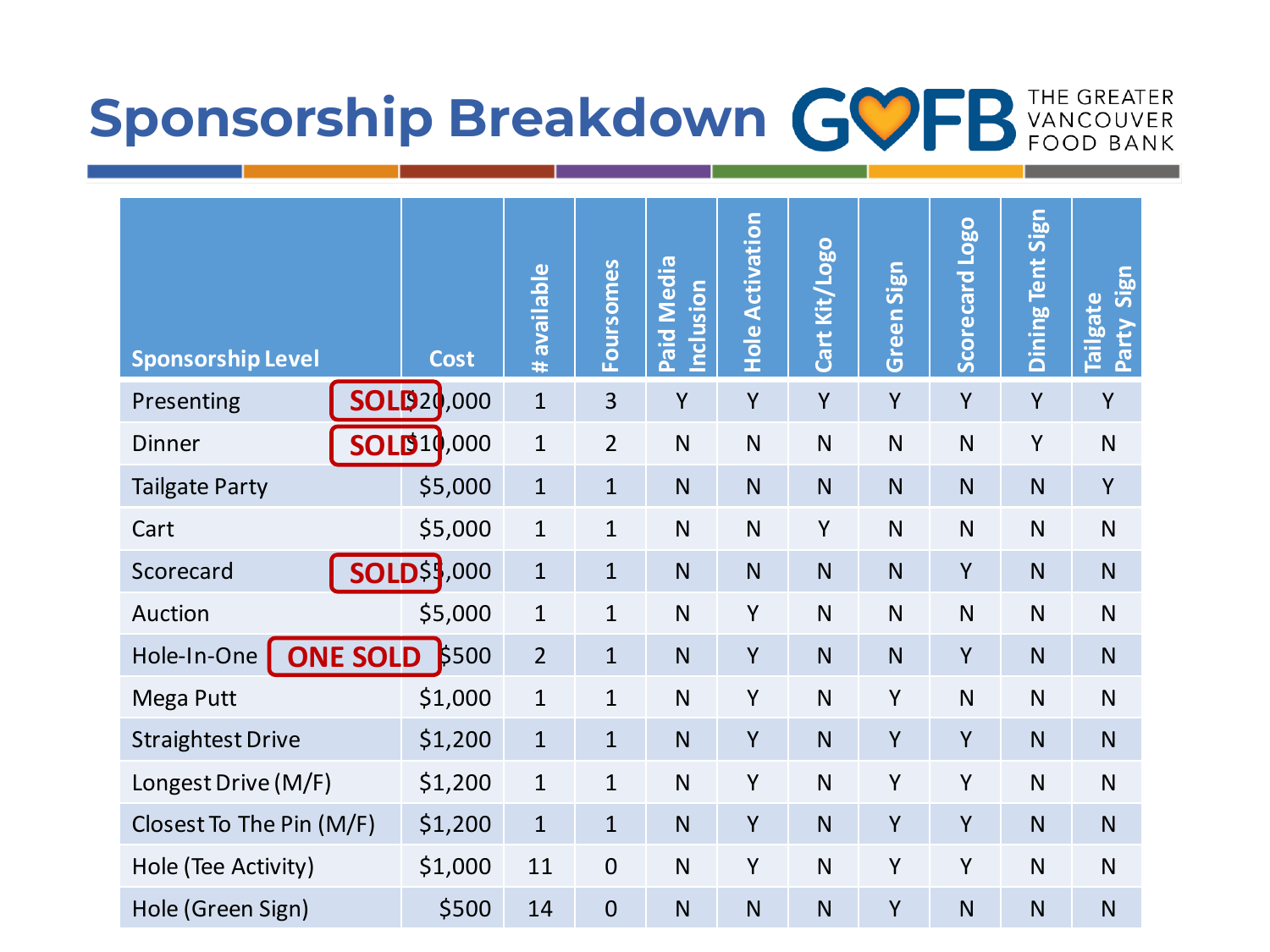

# Presenting Sponsor - \$20,000

- Industry Exclusivity in Top 3 Sponsorship tiers.
- Logo or Name inclusion in all print materials at the event, including exclusive tournament signage and program.
- Name inclusion in all paid media exp
- 3x organic Social Media tags from GVFB accounts.
- Logo, link and name inclusion on event listing at foodbank.bc.ca
- THREE (3) complimentary foursomes (12 golfers).
- Recognition during dinner (video) presentation.
- Opportunity to activate at the tee box of one hole.
- Opportunity to provide swag item for golfer gift bags (150 pcs).
- Opportunity to provide a unique item for the silent auction.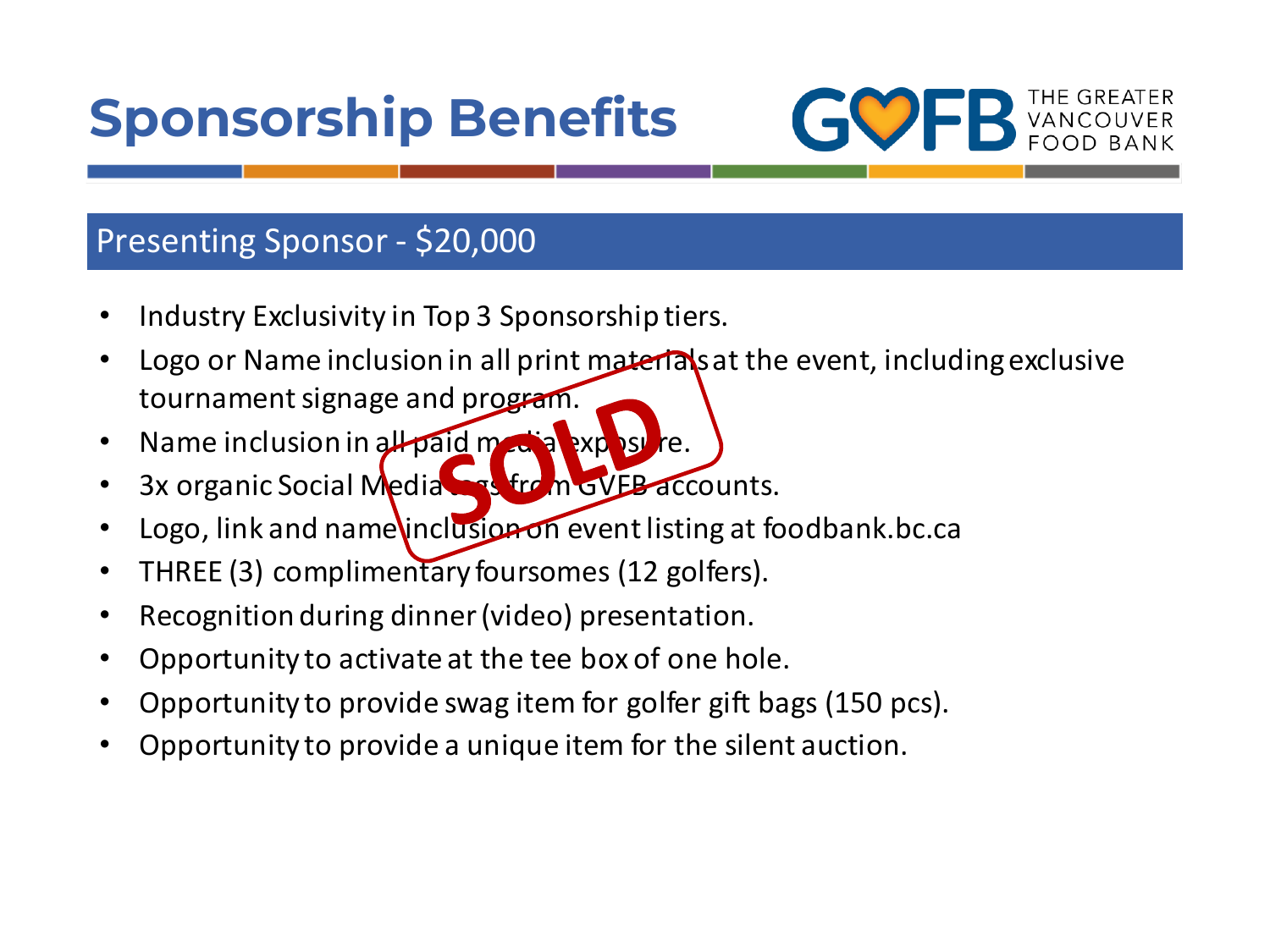

# Dinner Sponsor - \$10,000

- Industry Exclusivity in top 3 Sponsorship tiers
- Primary signage exposure in Dinner tent.
- Secondary logo inclusion in event program.
- Logo, link and name inclusion on event isting at foodbank.bc.ca
- TWO (2) complimentary in the nes (8 golfers)
- Primary recognition during dinner (video) presentation.
- Opportunity to provide swag item for golfer gift bags or dinner settings (150 pcs).
- Opportunity to provide a unique item for the silent auction.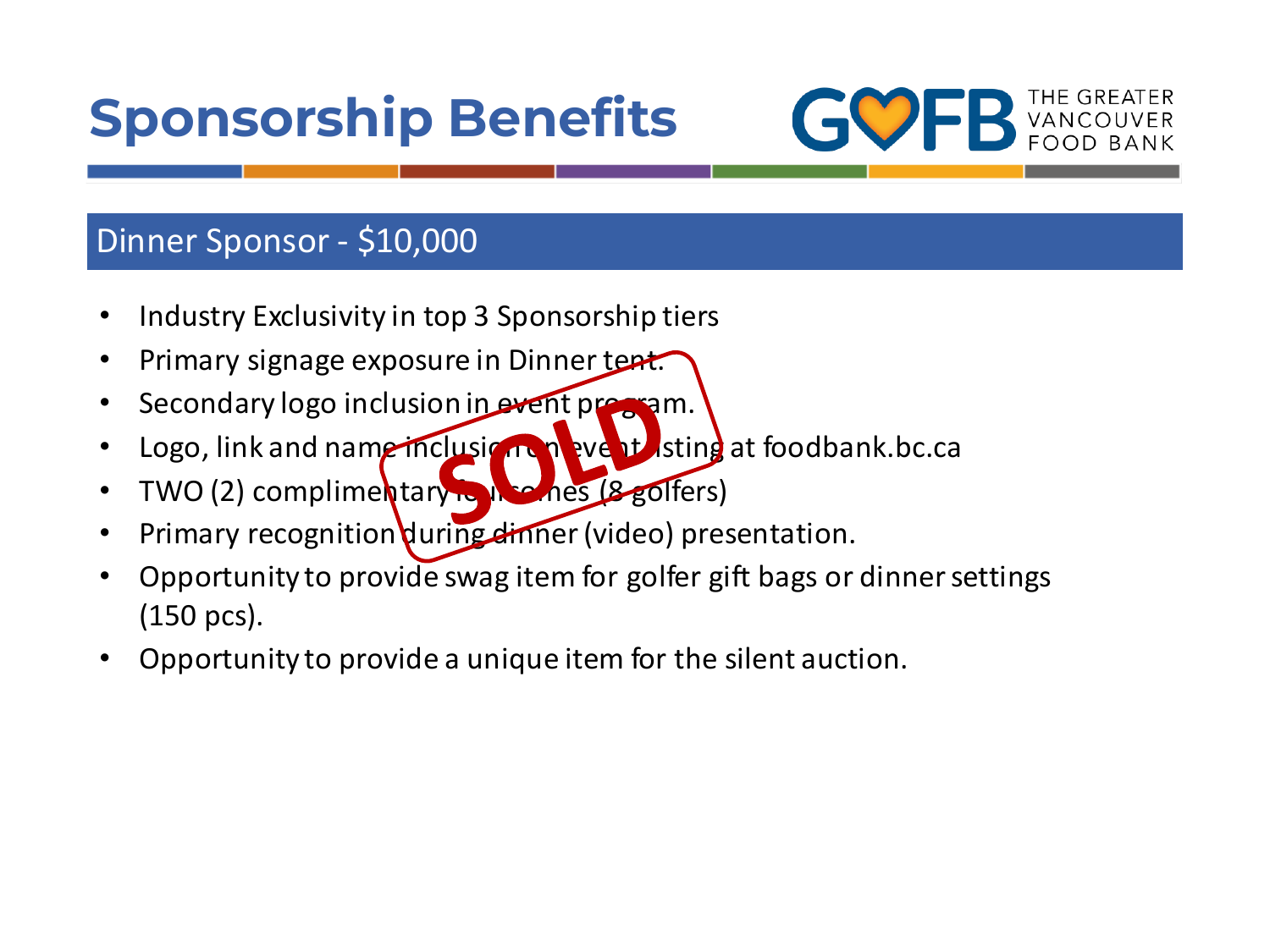

# Tailgate Party Sponsor - \$5,000 Scorecard Sponsor - \$5,000

- Primary signage exposure at Tailgate Party.
- Logo inclusion in event program.
- Logo and link inclusion on event listing on foodbank.bc.ca
- ONE (1) complimentary foursome (4 golfers).
- Opportunity to provide swag item for golfer gift bags (150 pcs).
- Opportunity to provide a unique item for the silent auction.

- Logo printed on Scorecard and in event program.
- Logo and link inclusion on event listing on foodbank.bc.ca
- ONE (1) complimentary foursome (4 golfers).
- Opportunity to provide swag item for golfer gift bags (150 pcs).
- Opportunity to provide a unique item for the silent auction.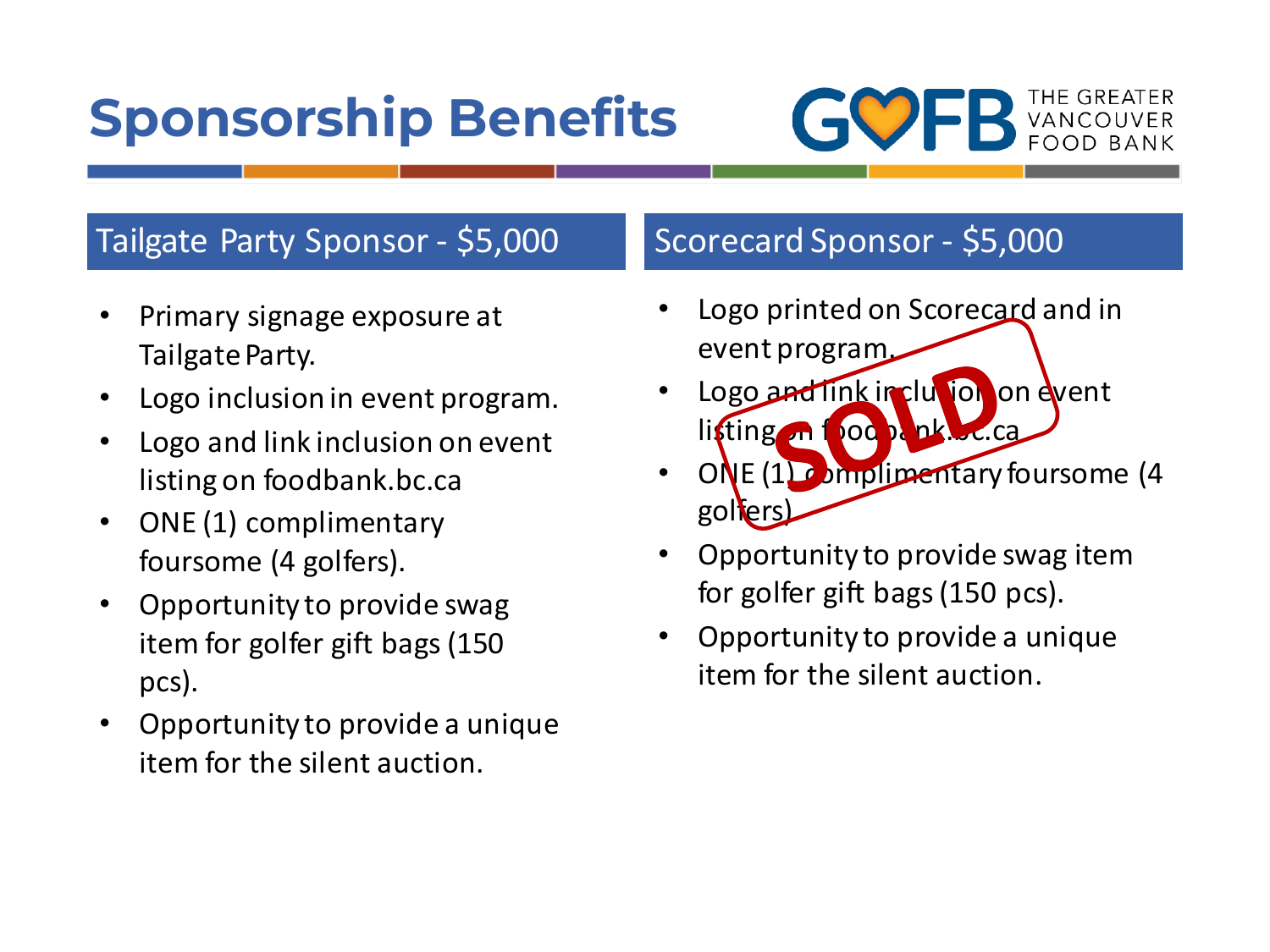

# Cart Sponsor - \$5,000

- Logo displayed on each golf cart and in event program.
- Logo and link inclusion on event listing at foodbank.bc.ca
- ONE (1) complimentary foursome (4 golfers).
- Opportunity to provide swag item for golfer gift bags (150 pcs).
- Opportunity to provide a unique item for the silent auction.

# Auction Sponsor - \$5,000

- Logo displayed on Auction App, auction displays and event program.
- Logo and link inclusion on event listing at foodbank.bc.ca
- ONE (1) complimentary foursome (4 golfers).
- Opportunity to provide swag item for golfer gift bags (150 pcs).
- Opportunity to provide a unique item for the silent auction.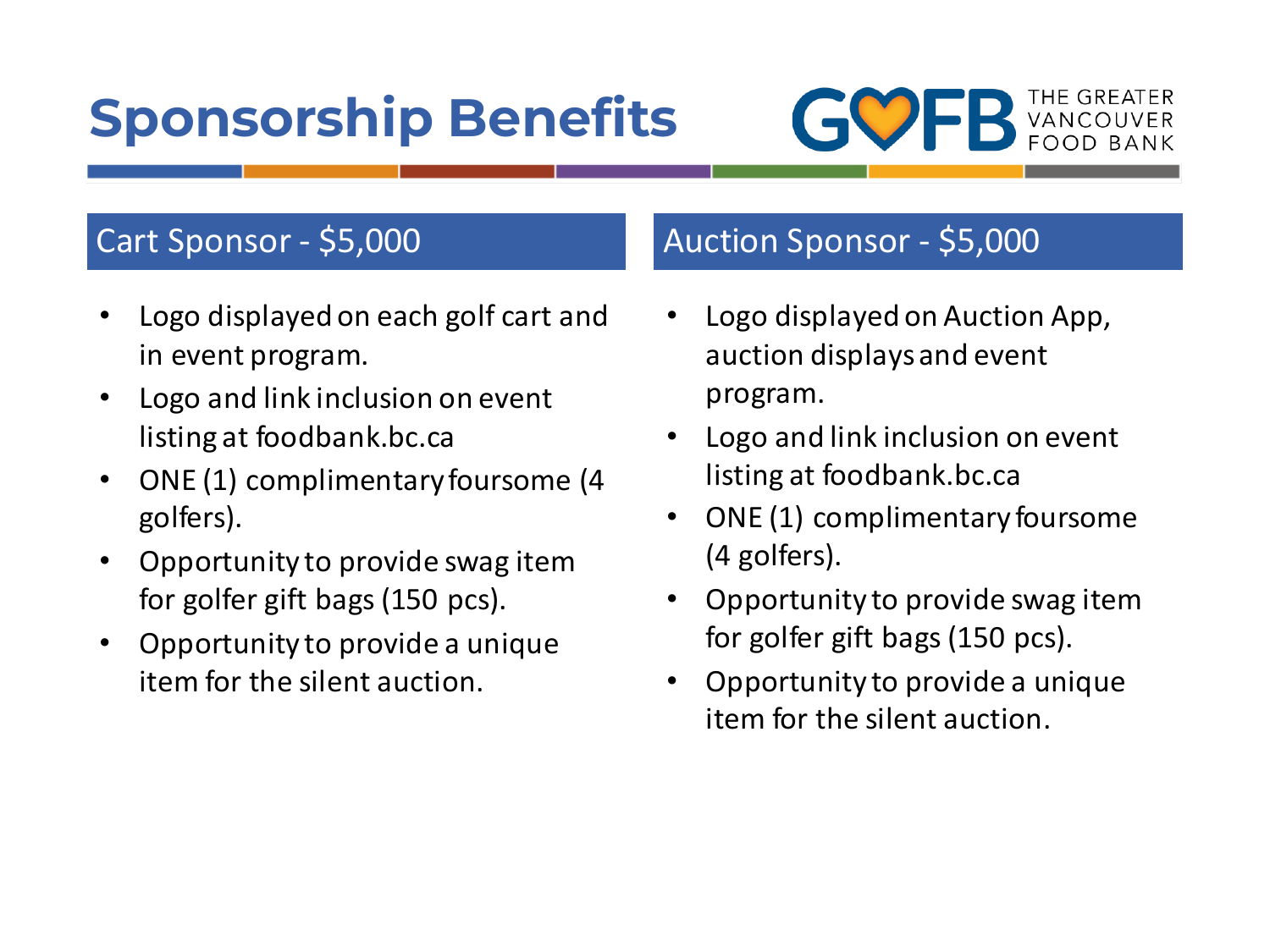

# Media Sponsor - \$5,000 in promotional value

- Industry Exclusivity
- Logo displayed in event program.
- Logo and link inclusion on event listing on foodbank.bc.ca
- ONE (1) complimentary foursome (4 golfers)
- Opportunity to activate at one tee box to engage with golfers throughout the day.
- Opportunity for personality to host Dinner presentation. Host would receive ONE (1) complimentary foursome in addition to the one above if desired.
- Opportunity to provide swag item for golfer gift bags (150 pcs).
- Opportunity to provide a unique item for the silent auction.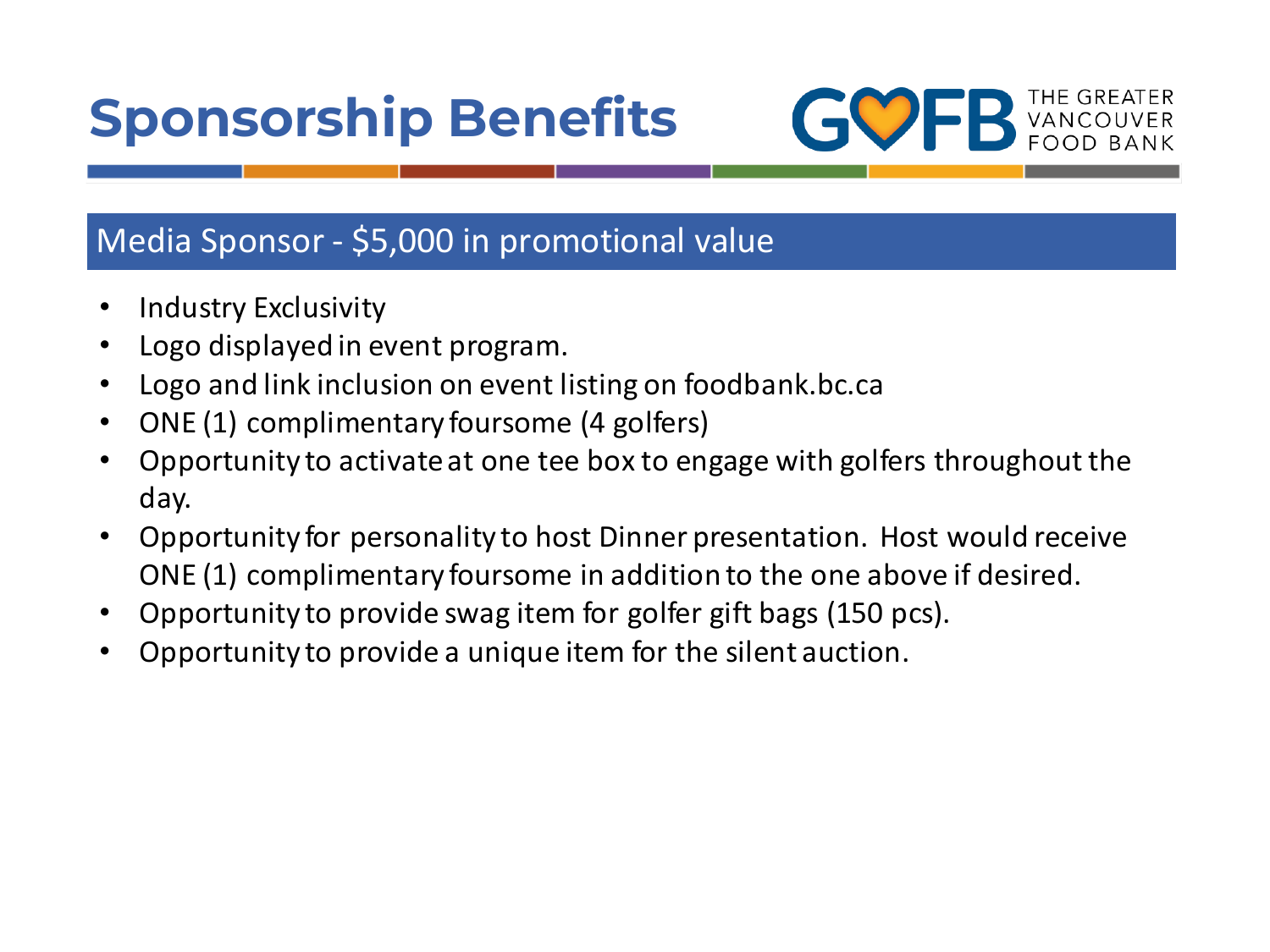

### Mega Putt Sponsor - \$1,000 + prize

- **REQUIRED:** to provide a prize valued at a minimum of \$200.
- Signage at Mega Putt green.
- Logo inclusion on registration signage and recognition at dinner.
- Logo inclusion in event program.
- Logo and link inclusion on event listing at foodbank.bc.ca
- ONE (1) complimentary foursome (4 golfers)
- Opportunity to provide swag item for golfer gift bags (150 pcs).
- Opportunity to provide a unique item for the silent auction.

#### Straightest Drive Sponsor - \$1,200 + prize

- **REQUIRED:** to provide a prize valued at a minimum of \$200.
- Opportunity to set up and engage at the tee box of your designated hole.
- Signage at Straightest Drive green.
- Logo inclusion on registration signage and recognition at dinner.
- Logo inclusion in event program.
- Logo and link inclusion on event listing at foodbank.bc.ca
- ONE (1) complimentary foursome (4 golfers)
- Opportunity to provide swag item for golfer gift bags (150 pcs).
- Opportunity to provide a unique item for the silent auction.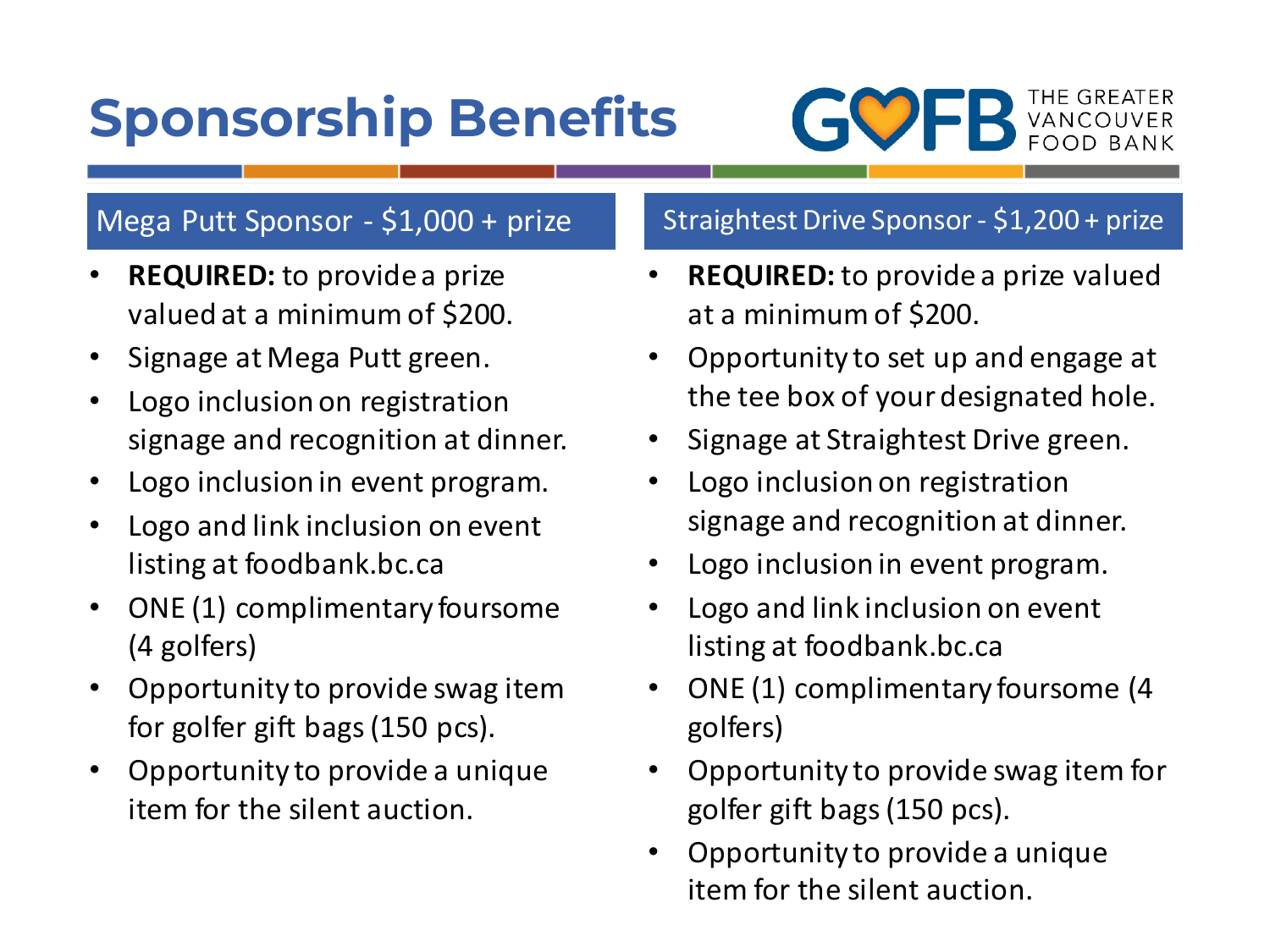

### Longest Drive (M/F) - \$1200 + Prizes

- **REQUIRED:** to provide TWO prizes valued at a minimum of \$100 each.
- Opportunity to set up and engage at the tee box of your designated hole.
- Signage at Longest Drive green.
- Logo inclusion on registration signage and recognition at dinner.
- Logo inclusion in event program.
- Logo or Name inclusion on your designated hole on Scorecard
- Logo and link inclusion on event listing at foodbank.bc.ca
- ONE (1) complimentary foursome (4 golfers)
- Opportunity to provide swag item for golfer gift bags (150 pcs).
- Opportunity to provide a unique item for the silent auction.

### Closest to the Pin (M/F) - \$1200 + Prizes

- **REQUIRED:** to provide TWO prizes valued at a minimum of \$100 each.
- Opportunity to set up and engage at the tee box of your designated hole.
- Signage at Closest to the Pin green.
- Logo inclusion on registration signage and recognition at dinner.
- Logo inclusion in event program.
- Logo inclusion on your designated hole on Scorecard
- Logo and link inclusion on event listing at foodbank.bc.ca
- ONE (1) complimentary foursome (4 golfers)
- Opportunity to provide swag item for golfer gift bags (150 pcs).
- Opportunity to provide a unique item for the silent auction.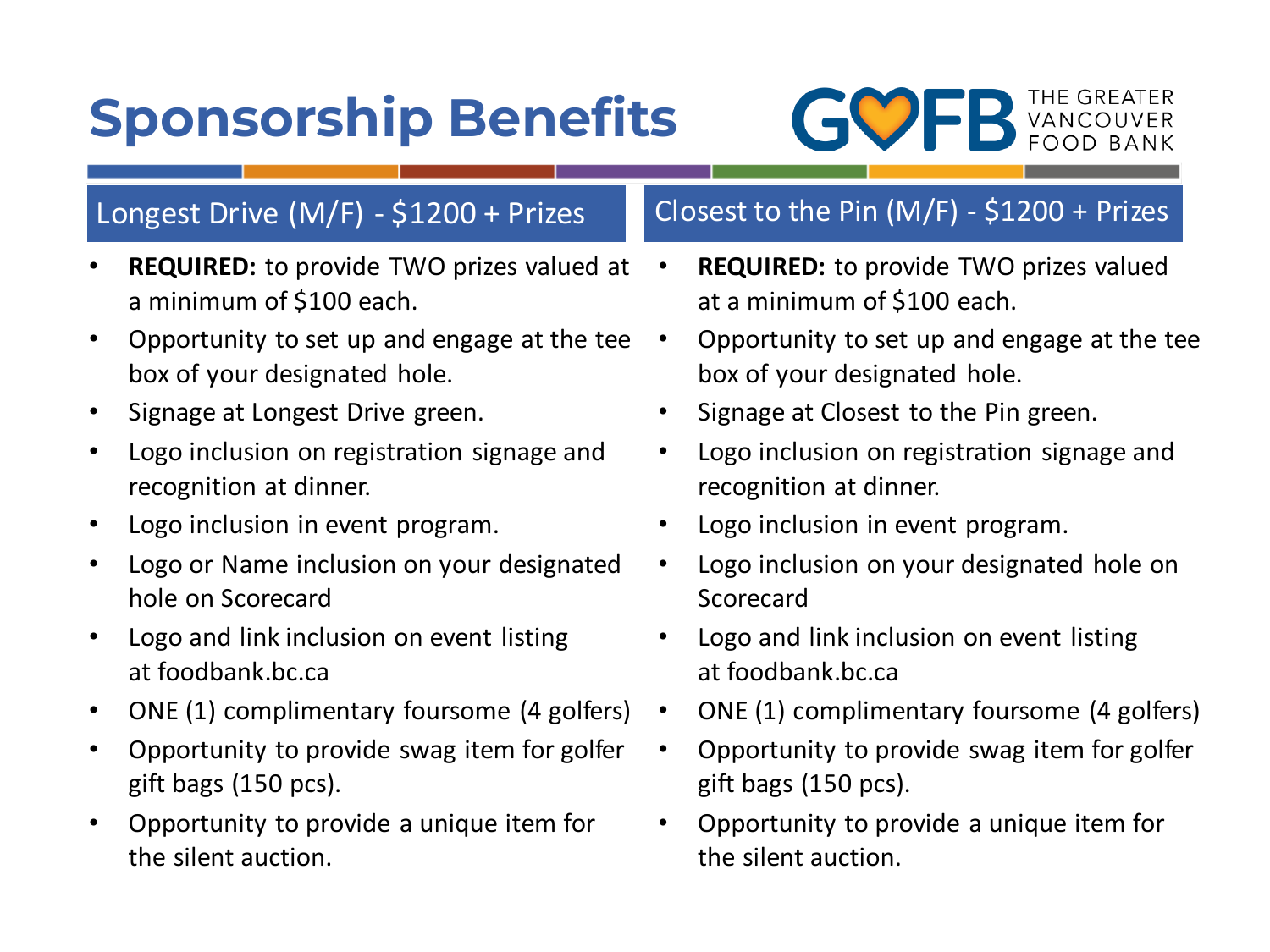



## Hole-In-One Sponsor - \$500 + Hole-In-One Prize (insurance or prize)

- **REQUIRED:** to provide a prize valued at a minimum of \$20,000 for any golfer who executes a hole-in-one at your designated hole. A volunteer will be assigned to the hole to monitor and ensure fairness.
- Opportunity to set up and engage at the tee box of your designated hole.
- Signage at Hole-In-One green.
- Logo inclusion on registration signage and recognition at dinner.<br>Logo inclusion on your designated hole on Scorecard.<br>Logo and link inclusion on a
- Logo inclusion in event program.
- Logo inclusion on your designated hole on Scorecard.
- Logo and link inclusion on event listing at foodbank.bc.ca
- ONE (1) complimentary foursome (4 golfers).
- Opportunity to provide swag item for golfer gift bags (150 pcs).
- Opportunity to provide a unique item for the silent auction.

**\*TWO (2) available**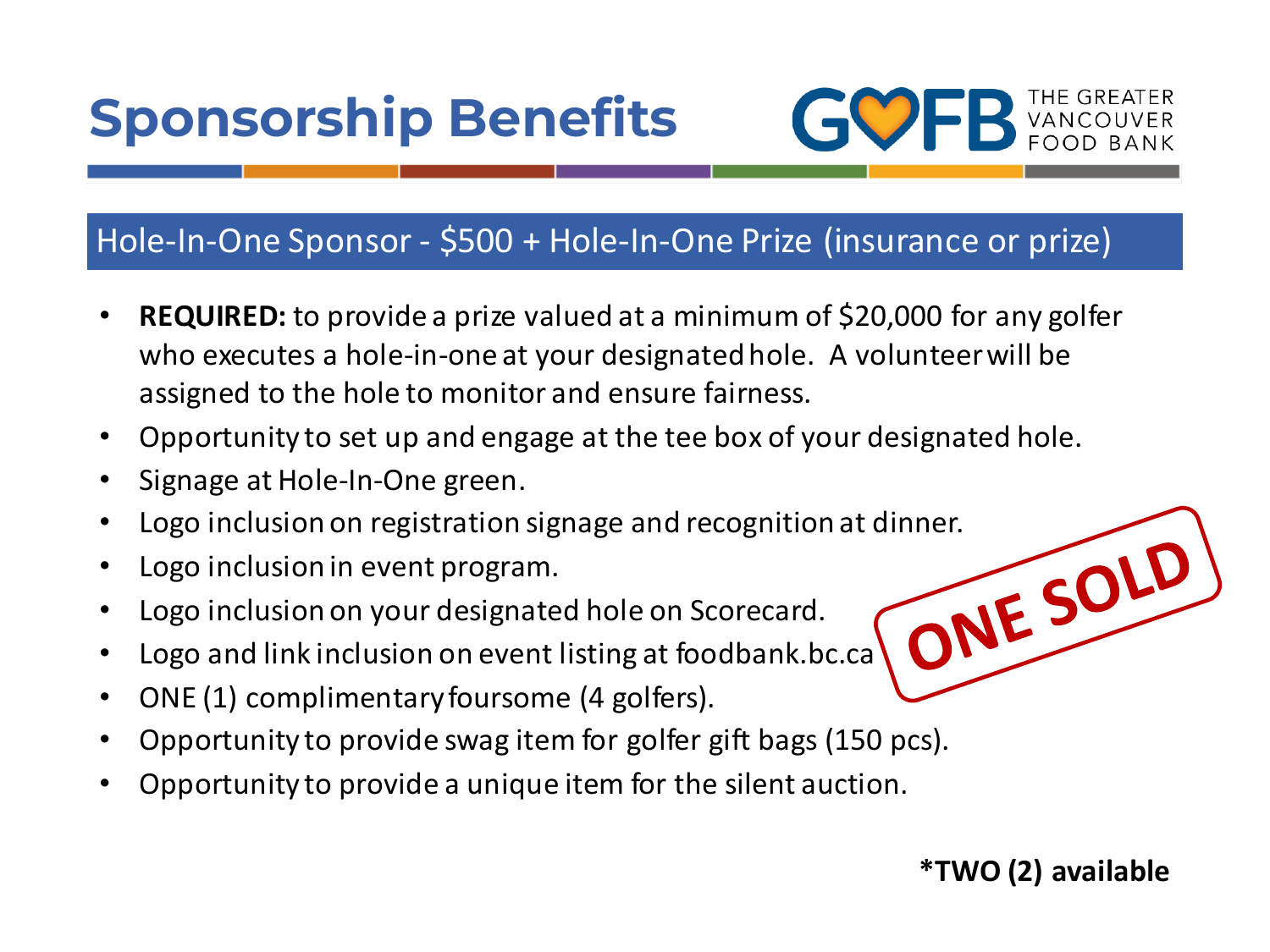

## Hole Sponsor – Active Tee - \$1000

- Opportunity to set up and engage with golfers at one tee.\*
- Logo displayed in event program.
- Logo and link inclusion on event listing at foodbank.bc.ca
- Opportunity to provide swag item for golfer gift bags (150 pcs).
- Opportunity to provide a unique item for the silent auction.

# Hole Sponsor – Green Sign - \$500

- Customized sign displayed on the green at one hole.
- Logo and link inclusion on event listing at foodbank.bc.ca
- Opportunity to provide swag item for golfer gift bags (150 pcs).
- Opportunity to provide a unique item for the silent auction.

*\* Activations must offer something fun to golfers. Please consider a game or food/beverage offer.*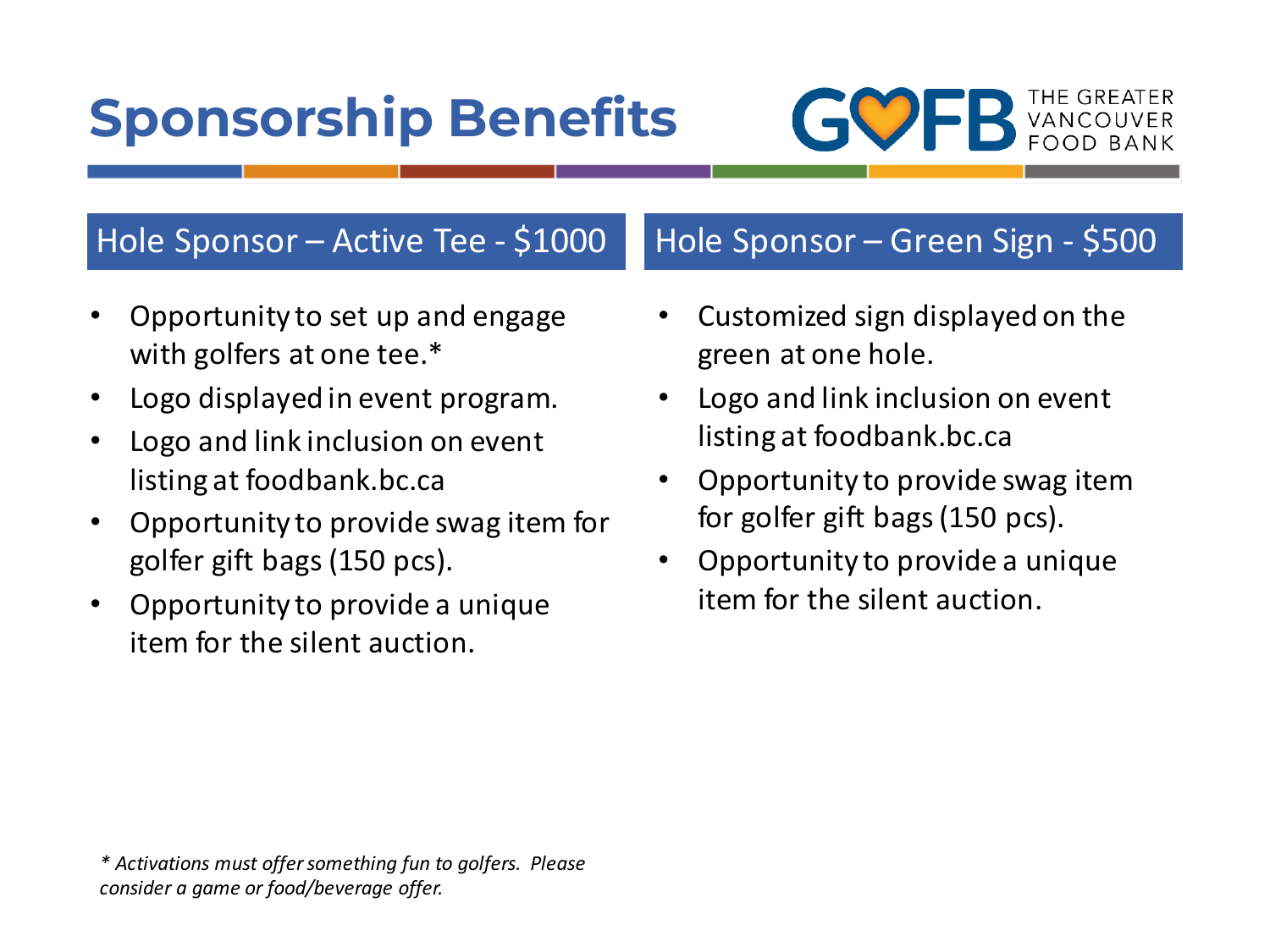# **Event Prizes**



## Silent Auction Items

Our Silent Auction will be set up for viewing all day (location tbd), and all bidding will be done through the 32 Auctions website. The Online Auction will open a few days prior to the tournament and will remain open to the end of the golf day.

All auction donors will receive:

- Logo and link on each of their donated item(s) web listing.
- Logo displayed on signage with the item.
- *Silent auction donations and purchases are NOT eligible for tax receipts.*

# Golfer and Raffle Prizes

We plan to award standard golfer prizes for the Top Teams and Most Honest. These will all be presented at the dinner after golf, with recognition given to the donors. All prize donors will receive:

- Logo and link on the event website at foodbank.bc.ca
- Logo displayed in the dinner tent as part of the prize display.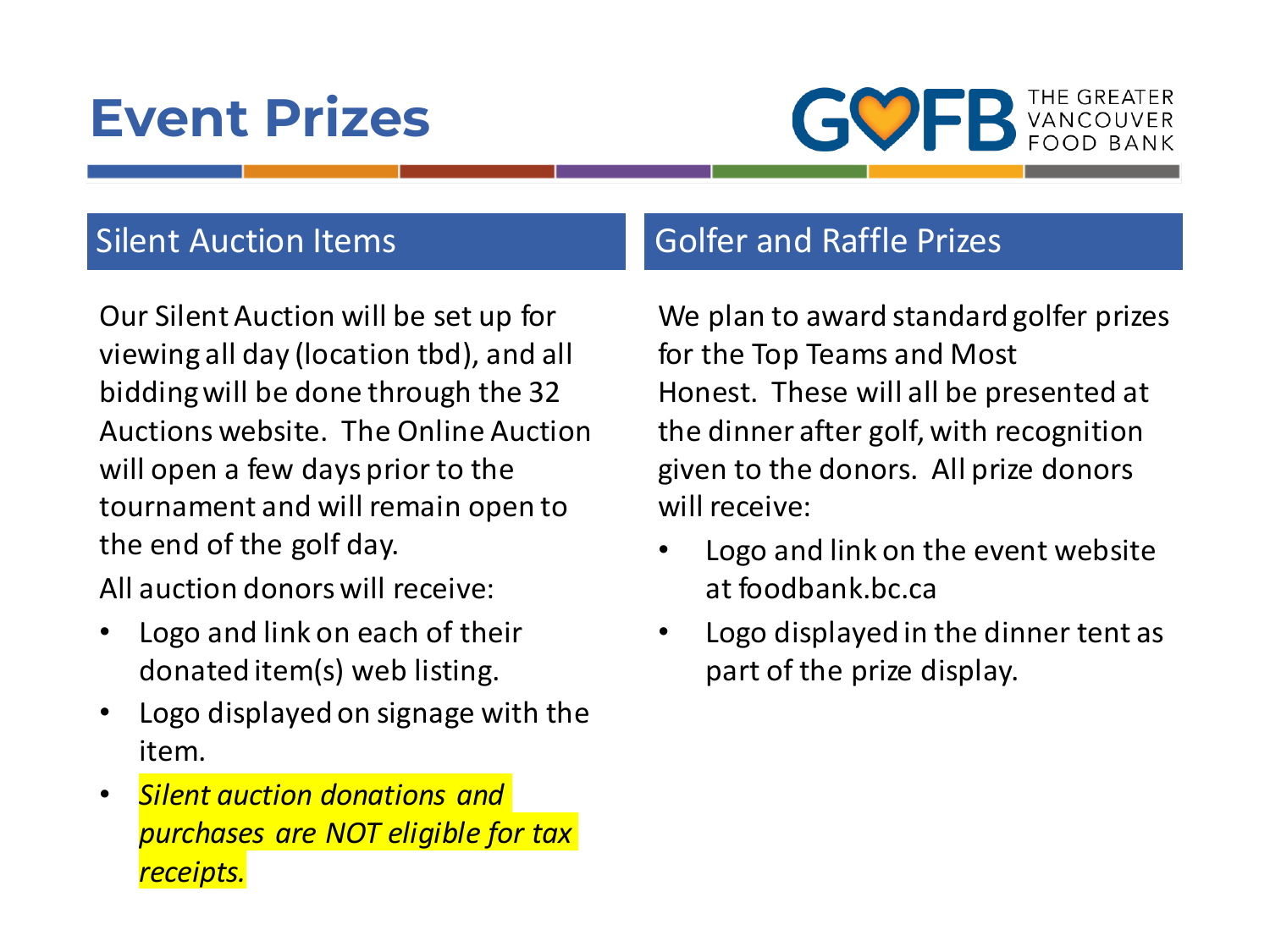



### Foursome - \$800

If you just want to join in the fun with a round of World Class golf, a limited number of foursomes are available for sale.

Each golfer will receive

- 18 holes of golf at Golden Eagle Golf Course
- Tailgate Lunch pre-round
- West Coast Dinner post-round
- Golfer gifts
- Raffle entry
- Each foursome will share two power carts

*All foursomes will receive early notice of next year's tournament.*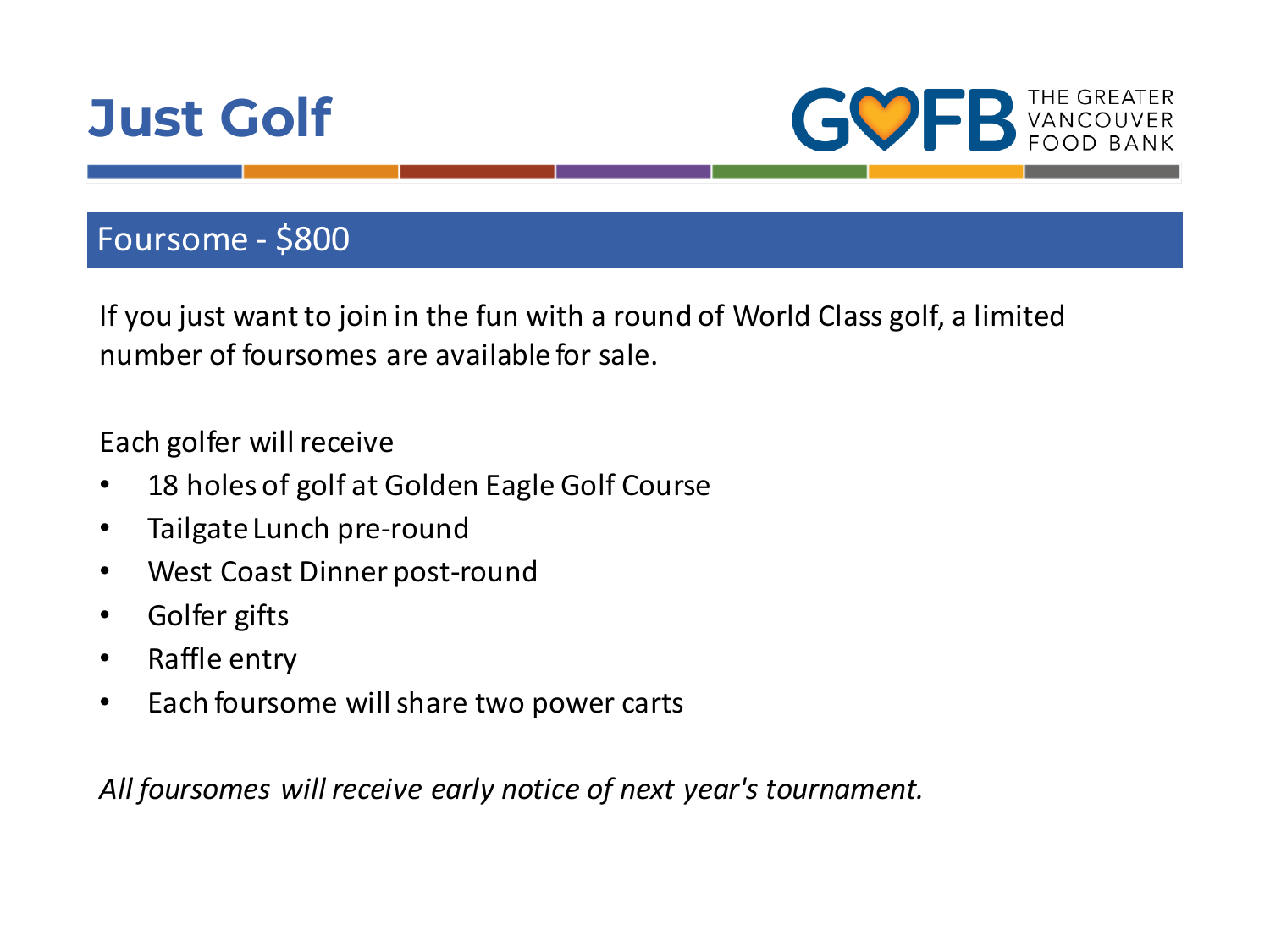



### Provincial Health Orders & WorkSafe Conditions

As we are still in a Global Pandemic, we are closely monitoring all Provincial Health Orders to ensure the safety of all involved in this tournament.

- At the moment of this writing, we are approved to run a standard Shotgun Scramble Tournament with pre-golf Tailgate Party and post-golf reception dinner.
- Should any of this change as we get closer to the date, all registered participants will be notified.